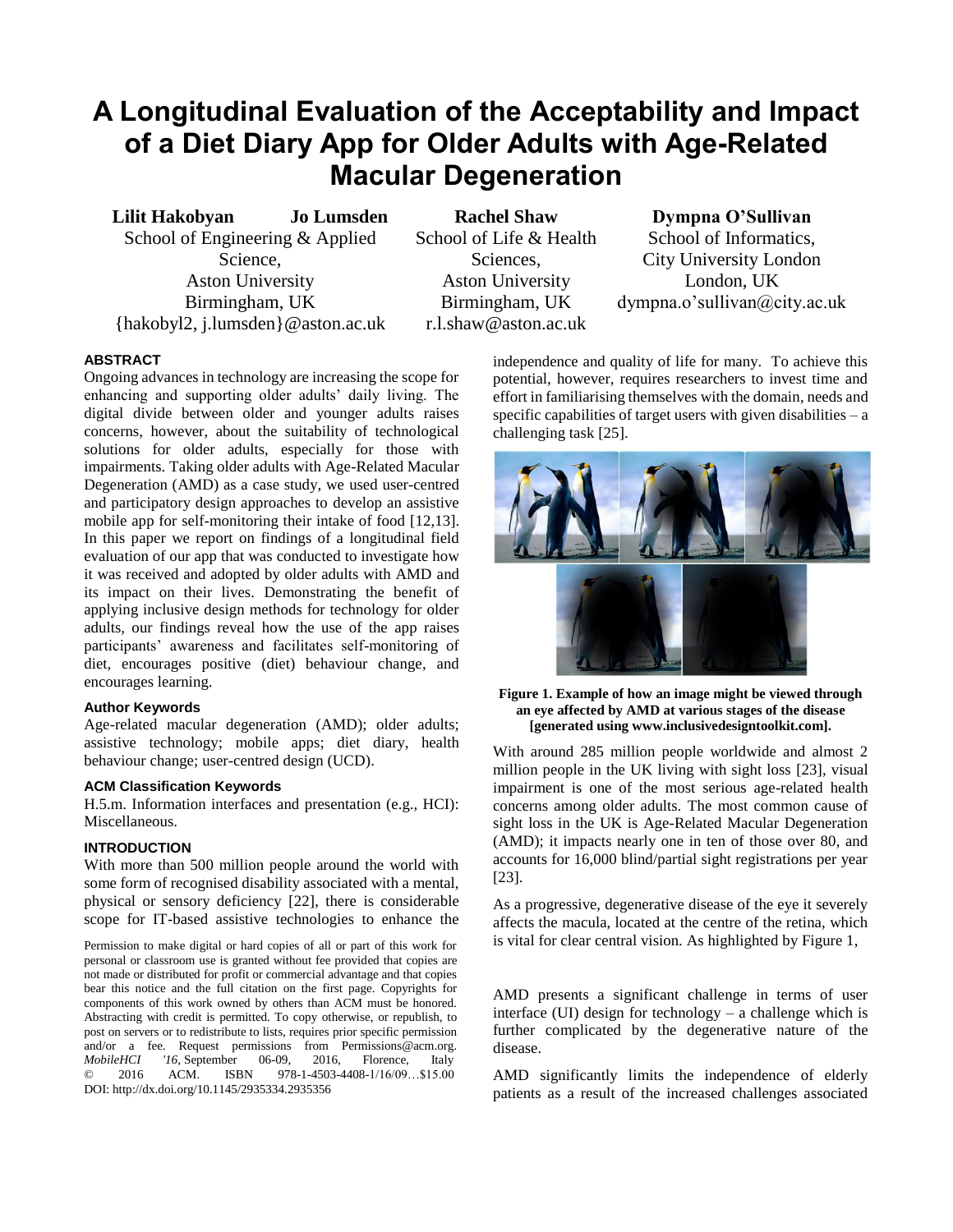with completion of daily activities and reduces their quality of life [\[18\]](#page-10-5). There is now evidence of a link between dietary factors, AMD risk and AMD progression [\[1\]](#page-9-0). Unfortunately, however, risk factors such as diet are not easily measured in routine clinical practice [\[6\]](#page-9-1) and little guidance – and certainly not guidance that is customised to the individual – is currently available to people with AMD in terms of dietary adjustments that might positively impact the risk or rate of progression of the disease.

Grounded in these issues, our aim was to develop an assistive mobile app – a bespoke diet diary – for accurately and conveniently recording diet information and automatically providing customised dietary recommendations to empower aging persons with AMD to make informed dietary choices that could lead to retardation of the progression of the disease. We adopted user-centred and participatory design approaches to the design and development of the diet diary and would refer interested readers to [\[12](#page-10-0)[,13\]](#page-10-1) for more detail in this regard. In this paper, we detail the research design and methods used, and report on findings from, the *evaluation* phase of our project that was conducted in two separate stages to collect empirical data to support investigation of the usability, acceptability and initial impact indicators of the prototype app.

# **BACKGROUND**

Traditionally, many researchers have subscribed to the belief that older adults may feel sceptical about the need to use or benefits derived from using computers [\[24\]](#page-10-6) or too old to learn to use computers [\[28\]](#page-10-7), and have questioned the impact of computer use on older adults' wellbeing [\[9\]](#page-9-2). The generalised misconceptions that older adults are not willing to or capable of learning to use technology is problematic, particularly since recent evidence suggests that there has been a growth in the number of older adults using computing devices. The number of older adults aged 65 years and over (and it is estimated 1 in every 10 people aged 65+ has some degree of AMD) using smartphones in 2014 increased to 20% compared to only 12% in 2012, and more than 40% of older adults now use various devices to go online compared to only about 30% in 2012 [\[20\]](#page-10-8).

Contrary to popular belief, a recent study examining the experiences and attitudes of older adults towards technology has found that older adults are highly motivated to learn (or continue to learn) to use technology, but consideration of their lifestyles and the role of proposed technology is crucial to the successful design of such technology [\[5\]](#page-9-3).

Another study challenging some of the dominant stereotypes associated with older adults' use of and, more importantly, attitudes toward technology, recognised older adults' positive attitudes toward technology use, and suggested their perceived advantages of technology use includes "*supporting activities*" (e.g., health monitoring), "*adding convenience*" (e.g., when technology reduces effort), and "*having useful features*" (e.g., enlarged UI components) [\[19\]](#page-10-9).

A recent comprehensive review of theoretical frameworks for the adoption of technology for older adults identified two fundamental components of the use (or abandonment) of technology by this user group: (1) the intention to use technology as underpinned by users' attitudes and perceptions; and (2) the usability of technology in terms of its design [\[2\]](#page-9-4).

Designing IT specifically for people with AMD, however, is a relatively under-researched area and individuals with AMD have not traditionally been directly involved in the design of technology to support their needs and abilities, despite its potential to have a positive impact on their quality of life [\[4\]](#page-9-5). They *have* been the focus of a study into handheld GUIbased computer interaction for older adults with AMD which identified that severity of the disease, design efforts and strategies, and contrast sensitivity were important indicators for successful iconic search using, and manipulation of, handheld computers by this user group [\[16\]](#page-10-10). Beyond this, however, research into designing technology to match the abilities of this user group had been (prior to our work reported below) limited to a more general focus on desktop computers for the visually impaired rather than (mobile) assistive technologies for persons with AMD.

Besides their challenges with focus-intensive tasks (as a consequence of the degeneration in central vision), individuals with AMD are also likely to suffer from other sensory and motor impairments (as a consequence of aging) and, as such, find interaction with technology (and possibly participation in research studies overall) rather challenging. We have addressed these 'challenges' head on in our pursuit of technology to mitigate AMD risk and retard degeneration in older adults with the disease.

## **THE DIET DIARY APP**

The app was developed for the Android platform in part because of its flexibility across a range of devices and manufacturers, supporting greater ultimate choice in device size and price, etc. A novel user interface (UI) was designed using a participatory design approach involving older adults with AMD: this is outlined in brief below and documented in more detail in Hakobyan et al. 2014 and Hakobyan et al. 2015[\[12](#page-10-0)[,14\]](#page-10-11). The development of a computational engine (back-end) for the app included the creation of a simple food and associated nutritional ontology together with the daily nutritional recommended intake based on nutritional information sourced from the Macular Society [\[26\]](#page-10-12), and the development of a rule engine that combines information from the ontology with data from user profiles and captured dietary data (i.e., daily food entries) to generate individualised dietary recommendations.

[Figure](#page-2-0) 2 shows the main screen of the app from which users can record their dietary intake, record personal preferences, monitor progress, and record personal notes. They also have an option to set-up the app to suit their needs.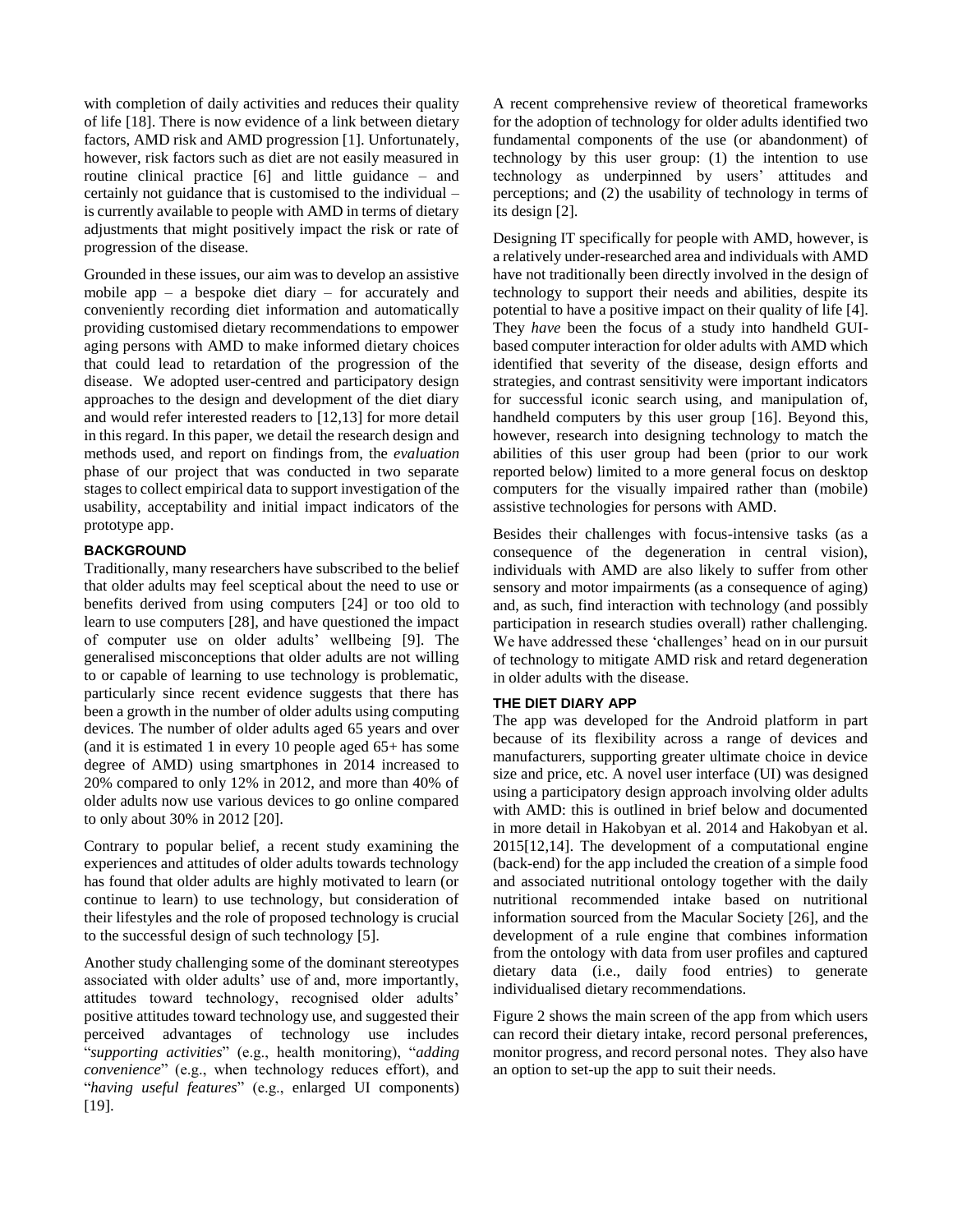

**Figure 2. Main Menu screen within the prototype app.**

<span id="page-2-0"></span>Upon creating an account, users are presented with the option of conducting a simple vision test using an Amsler Grid (a test used for detecting macular degeneration<sup>1</sup>) for the purpose of personalising/configuring the layout of the UI based on measured visual acuity. Our diet diary can be further personalised by enabling users to individually tailor the app appearance in terms of background colour and font size to best serve their needs and maximise app accessibility.

Users record (see Figure 3) their daily intake of food as meals, snacks and drinks, and also have an option to record intake of vitamins (such information also being taken into account when providing customised dietary recommendations). Users select a food to enter by accessing the appropriate main food group and then selecting the required, specific food from that group; the same concept also applies for entering drinks, snacks, and vitamin supplements (for examples, see Figures 4 and 5).

| Food&Drink |            |             |               |
|------------|------------|-------------|---------------|
| Food/Drink | 20/05/2015 | Alterations |               |
| Back       |            |             |               |
| Meals      |            |             | Vitamins      |
| Drinks     |            |             | Snacks        |
|            | Ш          | ∼           | ※回覧 14:44 × 8 |

**Figure 3. 'Food & Drink' screen.**

It is important to note that, for the purpose of developing our simple prototype application, the type and number of food groups was set up to ensure the selection process remained very simple and to require users to focus on detail (as opposed to higher-level food group selection) only where necessary to support the AMD-related dietary recommendations sourced from the Macular Society. This is important, given that a recent study – reviewing the challenges people experience with food journals – found the difficulty of entering food items can negatively alter users' behaviour and result in abandonment of a technology/food journal altogether [\[8,](#page-9-6)29].

l



**Figure 4. 'Meals' screen to select appropriate food group.**

| Vegetables                                                   | ŧ                             |  |  |  |  |  |  |  |
|--------------------------------------------------------------|-------------------------------|--|--|--|--|--|--|--|
| Please choose the name of the vegetable from the list below. |                               |  |  |  |  |  |  |  |
| Avocado (Medium)                                             |                               |  |  |  |  |  |  |  |
| <b>Enter Quantity</b>                                        |                               |  |  |  |  |  |  |  |
| Save                                                         | €<br>Cancel                   |  |  |  |  |  |  |  |
|                                                              |                               |  |  |  |  |  |  |  |
| ¢<br>≡<br>U<br>Ō<br>$\widehat{\phantom{a}}$                  | $\equiv$ 18:26 $\pi$ $\equiv$ |  |  |  |  |  |  |  |



| Recommendations                             | 05/07/2015 | Alterations |  |
|---------------------------------------------|------------|-------------|--|
| Back                                        |            |             |  |
| View Previous Recommendations               |            |             |  |
| Recommendation for 05/07/2015               |            |             |  |
| 1 Cup Kale in VEG Category.For lut<br>Or    |            |             |  |
| 1 Cup Spinach in VEG Category.For lut<br>Or |            |             |  |
|                                             |            |             |  |
|                                             |            |             |  |
|                                             |            |             |  |

**Figure 6. 'Recommendations' screen for accessing daily recommendations.**

To facilitate the personalisation and customisation of the dietary advice and recommendations, users record information about their medical condition, disliked foods (in order to avoid inappropriate or unwelcome recommendations and hence maximise compliance), level of exercise and number of cigarettes smoked daily (both of which are taken into account when providing customised dietary recommendations).

Additionally, users have a 'Progress' option (see Figure 2) for viewing their progress made in terms of adherence to dietary recommendations, and for accessing their recommendations (see Figure 6) (customised daily dietary advice is automatically provided to users).

<sup>1</sup> http://www.armd.org.uk/amsler.htm, accessed 1 May 2016.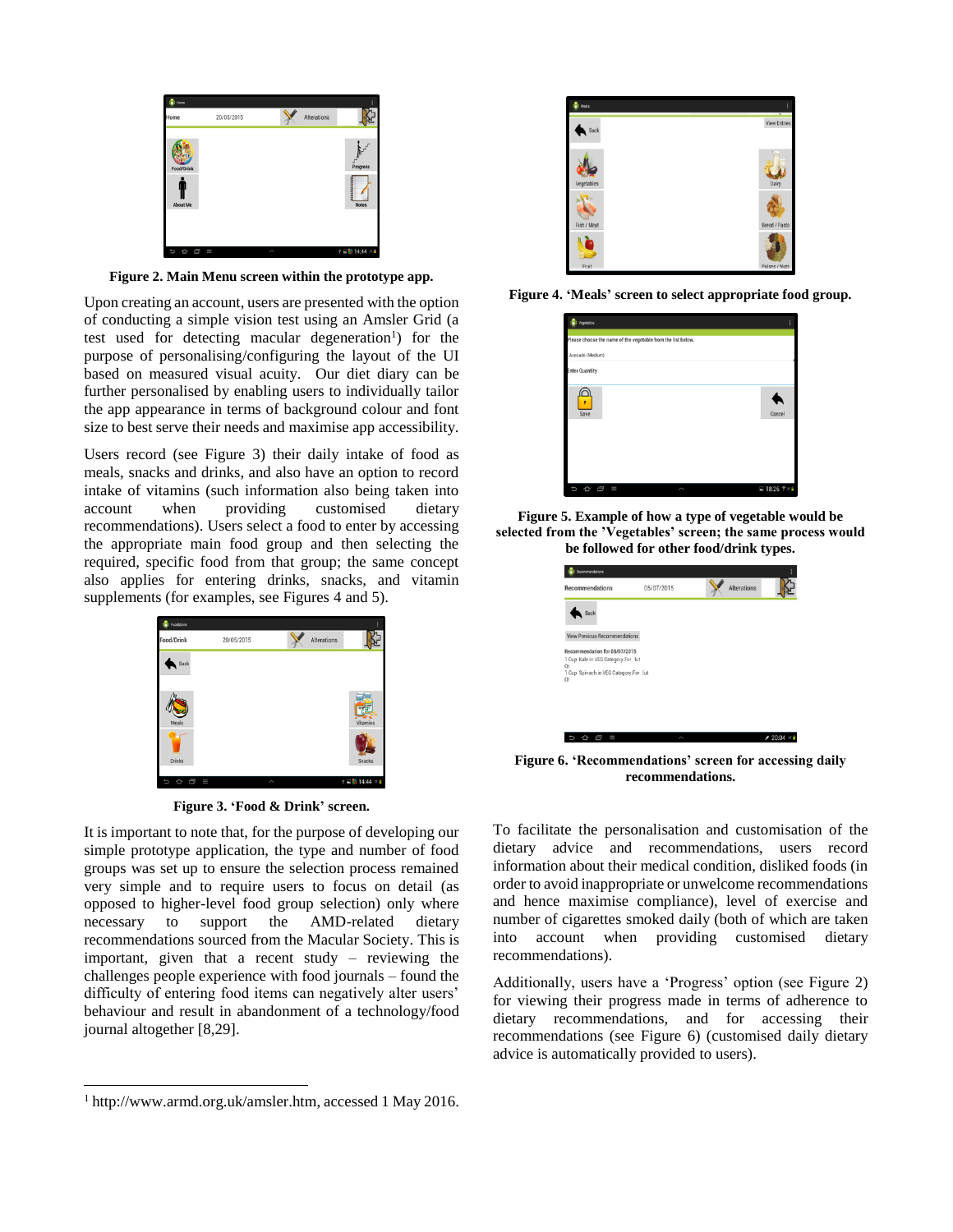For more detail about the initial and design phases of our research, and the development of the diet diary app we would direct interested readers to [\[12-14\]](#page-10-0).

# **EVALUATION METHODS**

This section details the research design and methods used as part of a usability evaluation study that was conducted in two separate phases to collect empirical data to support investigation of the usability, acceptability and initial impact indicators of the prototype app.

# **Preliminary Evaluation Study**

The main purpose of our preliminary evaluation study activity was to introduce our diet diary app to representative target end users (i.e., older adults with AMD) in order to elicit their initial reactions to it and to invite potential participants to participate in a longitudinal evaluation study that was to follow.

In total, 9 participants (see Table 1 for participants' characteristics) were enrolled in the study with a gender split of 6 women and 3 men; participants' ages ranged from 65- 89 (mean age 77). Three of the 9 participants were existing participants form the participatory design phases of our research; they had been part of the project right from the onset and were keen to "*test their designs*" (note the ownership inference which demonstrates the value in participatory design of such technologies).

| ID             | Age | Gender | <b>Experience</b><br>with<br><b>Computers</b> | <b>AMD</b><br><b>Severity</b>    | Number of<br><b>Years Since</b><br><b>Diagnosed</b> |
|----------------|-----|--------|-----------------------------------------------|----------------------------------|-----------------------------------------------------|
| P <sub>1</sub> | 74  | Female | Some                                          | Unknown                          | 3                                                   |
| P <sub>2</sub> | 87  | Female | None                                          | Wet one<br>eye, dry<br>other eye | 10                                                  |
| P <sub>3</sub> | 89  | Female | Some                                          | Dry one<br>eye                   | 8                                                   |
| P <sub>4</sub> | 72  | Male   | Moderate                                      | Wet both<br>eyes                 | $\overline{4}$                                      |
| P <sub>5</sub> | 65  | Female | Moderate                                      | Dry one<br>eye                   | $\overline{c}$                                      |
| P <sub>6</sub> | 73  | Male   | Some                                          | Wet one<br>eye                   | 4                                                   |
| P7             | 78  | Male   | None                                          | Wet one<br>eye, dry<br>other eye | 12                                                  |
| P <sub>8</sub> | 72  | Female | None                                          | Dry both<br>eyes                 | 14                                                  |
| P9             | 81  | Female | Some                                          | Dry one<br>eye                   | 3                                                   |

#### **Table 1. Overview of study participants' characteristics (participants from previous design phases are highlighted in blue).**

Given the potential issues of vulnerability associated with participants' capacity to read documentation associated with the study, in all phases of our study we have paid particular attention to valid mechanisms for fully informing them about the study and obtaining their consent to participate. To this end, all documentation (including consent forms) has been produced in various font sizes and distributed in advance of each phase of the study so that participants could turn to family/support workers to help them read the material and give them a chance to ask any questions before consenting to participate; in addition, we provided detailed verbal explanation when handing out such documentation.

To commence their participation in the study, each participant was visited individually to provide him/her with a mobile device running our diet diary app and instruct him/her on the use of both the device and app (this initial visit typically lasted 1-2 hours). We set up the device (participants had an opportunity to select from three different tablet sizes  $-5$ ", 7" and 10") and the app for each participant; this included creating a user account and setting up the customisation to ensure the app was optimised to its 'user'. Each participant was then given time to 'play' with the app and ask questions to ensure they were comfortable with it.

Participants were asked to use the app as part of their daily routine for the subsequent 7 days to both provide initial feedback to the researcher and to help them decide if they would like to continue into the longitudinal study. It is important to note that participants were not requested to use any particular feature(s) of the app for any specific period of time; they were merely asked to use the app as it suited them in order to see how well it fit within their daily routine and to determine what features they gravitated naturally towards using; participants were given the lead researcher's contact details should they encounter any difficulties, have questions, or want to withdraw from the study and advised that they could contact her at any time, regardless of the issue.

## *Findings*

It is important to note that the week-long initiation phase was primarily intended as an assessment of the feasibility of conducting a longer trial and as an extended recruitment phase for the longer trial period rather than the source of substantial research results in its own right. That said, there were some interesting observations from this phase which are summarised below.

During the course of the preliminary phase there was unfortunately some unavoidable (and anticipated) participant attrition, amounting to three participants in total. One participant (P9) was hospitalised and could not, therefore, continue with the study. Another participant (P7) engaged with the week-long study but declined further involvement on the basis that he was intrinsically averse to food and technology in general. The final participant (P8) who had to withdraw from the study provided some important insight into, and further awareness of, the needs of people with worst case AMD who have to rely on magnifiers for reading. During the end-point visit, the participant explained that she was incapable of using the device because a new magnifier she was prescribed to use was interacting with the device and "*changing*" the screens, making it rather troublesome to use the application. It turned out that this was because she had to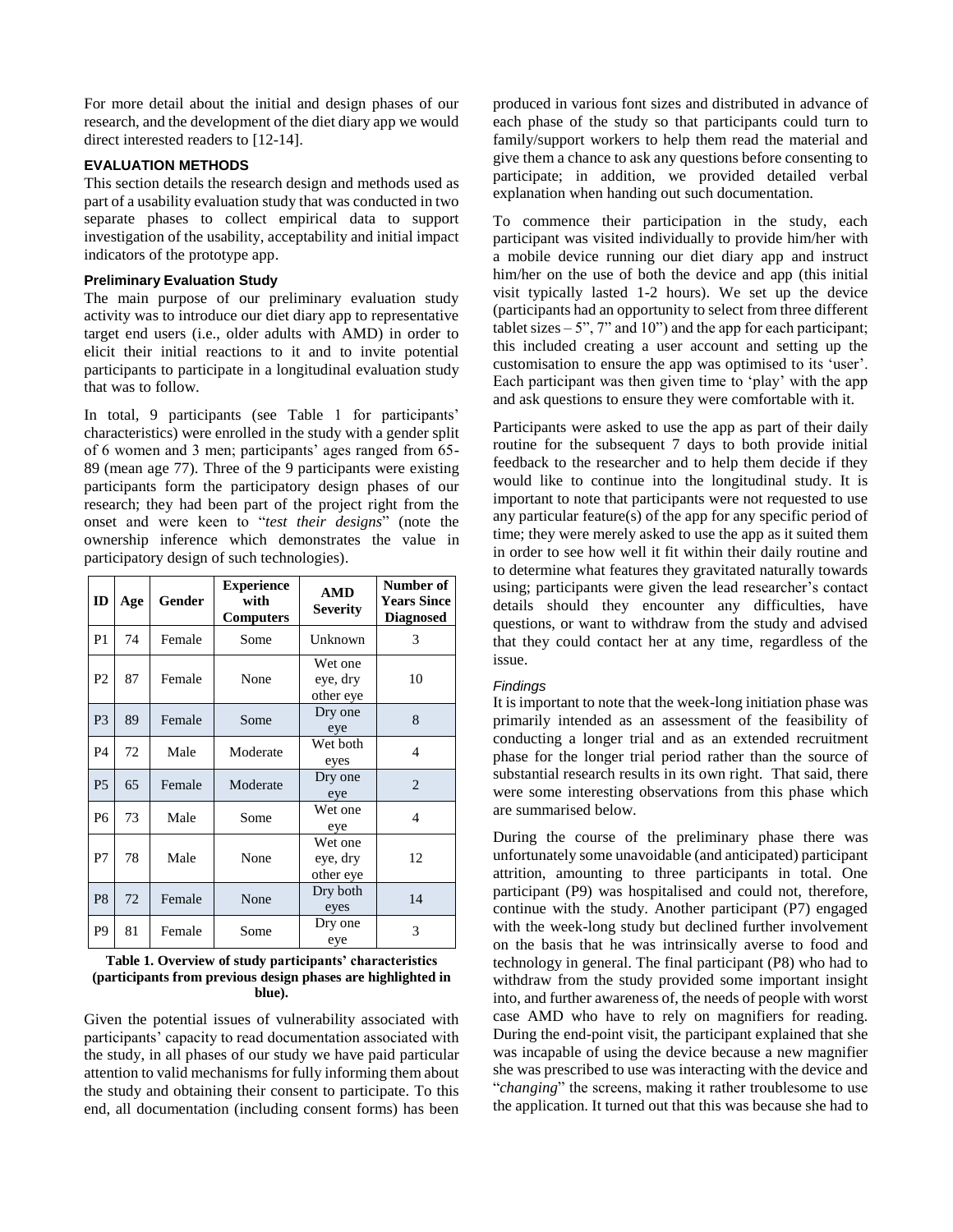hold the magnifier very close on the screen to read through it, and this was triggering input to the device, ultimately resulting in screen changes.

Of the remaining 6 participants who all agreed to continue into the longitudinal study, two reported very little (but understandable) engagement with the application – one participant's (P1) health had deteriorated and she was hospitalised for a few days during the study week and the other participant (P5) had suffered the loss of a family member and so had stopped using the application while she was away from home. Both participants, however, were enthusiastic and indeed hopeful about the prospect of using the application for a longer period.

The remaining 4 participants had each used the application for 5.5 days on average. One participant (P3) reported no issues with the tablet; she was thankful for the opportunity and eager to continue with the study. The other 3 participants (P2,P4,P6) reported similar positive experiences, but had contacted the researcher during the initial days of the study to request help with the device/application.

Interestingly, most of the problems that participants were encountering were not application related, but were due to hardware issues. One participant (P2), for instance, was encountering difficulties with the on/off button on the tablet; after every use she was finding it challenging to locate the button on the side, and then she was pressing it with such force that the tablet was turning off entirely, thus causing unnecessary distress when she had to switch the tablet back on (fully rather than just awakening it from sleep) and log back into her account. The issue was clarified to the participant during the visit, where she also had the opportunity to try turning the device on and off with the researcher present.

None of the participants used the device for anything other than the application, except for one participant (P3) who unintentionally "*opened Google*" when trying to launch the application. All participants used the application to merely record their intake of food and did not make much use of its other available functions (e.g., checking recommendations or taking notes). This was primarily for the reason that most participants assumed "*experimenting*" with the device/app did not include using any other function than recording food.

Encouragingly, while our PD participants were yearning to use the application right from the onset of this study, some of the newly recruited participants were sceptical about the use of technology and the prospect of changing (or monitoring) their diet. By the end of this week-long study, however, all continuing participants reported promising positive changes in their attitudes towards our application to monitor their diet and technology in general.

# **Longitudinal Field Evaluation Studies**

Having used the preliminary study to determine the feasibility of a longer-term evaluation, a longitudinal evaluation study was established to explore the following research questions: 1) Will people use the diary over time?; 2) How do they use the diary?; and 3) Are there indications that users improve dietary behaviours in line with advice and recommendations provided by the app?

In total, 6 participants (participants P1-P6 in Table 1) were re-enrolled into the second phase of the study with a gender split of 4 women and 2 men; participants' ages ranged from 65-89 (mean age 77). Two of the ongoing participants (P3 and P5) were from previous design phases of the research and, where applicable, the results from those participants are highlighted in the following discussion in order to illustrate any influence of increased stakeholdership of the app. Participants were invited to use the app as part of their daily routine (and not only in their homes) for the subsequent 6 weeks. Each participant was provided with the same (as for the previous week-long study) mobile device running our diet diary app, and was re-instructed on the use of the app. For this 6-week study, participants were encouraged to use the app in as realistic a manner as possible; they were also encouraged to explore all the functions of the app and, in particular, the recommendations. The device and app were again set up for participants, who then kept the device for the entire duration of the study. We also created 'user manuals' for participants to use if required. Consent was obtained as per previous phases of the research.

At baseline, and at every 7-10 days (subject to participants' availability), participants were informally interviewed to assess their ongoing experiences with the app. Basic autologged data was also downloaded from the participants' devices by the researcher during these visits; logged data included their food recordings and dietary recommendations they had received from the app. Time, location and duration of meetings (typically lasting one hour) were agreed with participants on a person-by-person basis; participants were encouraged to have a family member/friend present at meetings if they wished. While no financial compensation was offered for their participation in the study, the researcher gave participants a small bunch of flowers as a token of appreciation during most visits.

Data was collected via several instruments, including weekly discussions with participants, auto-logged use of the app, and a final interview. No hypotheses were formulated before the evaluation – this being an exploratory study to discover (a) how this particular mobile technology is adopted and (b) the outcomes of using it for older adults with AMD.

## **FINDINGS**

It is important to note that findings (from the 6 week longitudinal study) reported in this section are exploratory and should not be interpreted as predictive or generalisable in the statistical sense; these results are indicative in nature. All qualitative data collected was subjected to thematic analysis [\[3\]](#page-9-7) to enable us to identify patterns across the dataset and afford a representation of participants' experiences of using the diet diary app.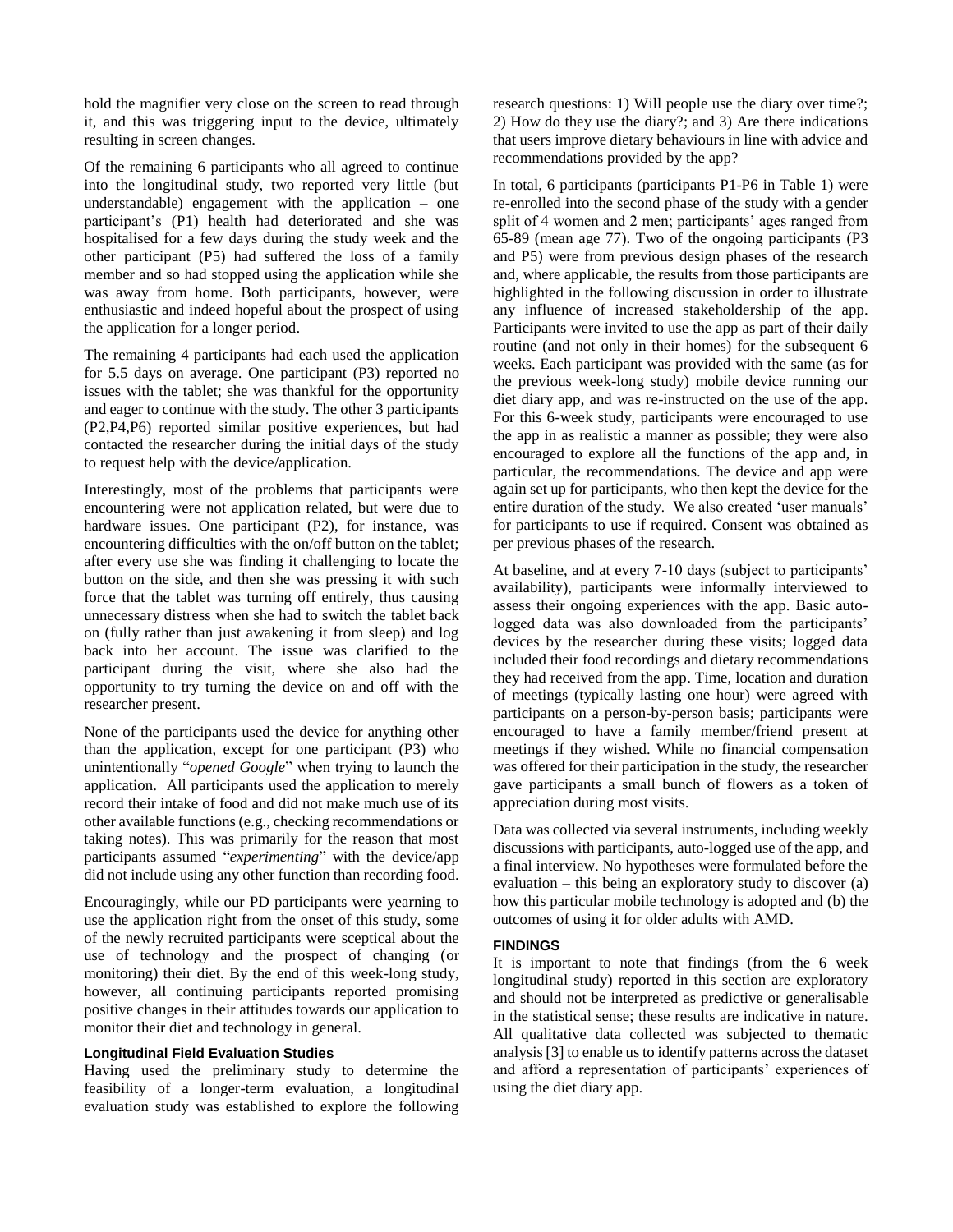#### **App Usage**

On average, as shown in Figure 7, participants recorded 14.6 AMD-relevant food entries per day (including days with no recordings) or 17.4 AMD-relevant food entries per day (excluding days with no recordings).

Encouragingly, the average number of days where no food entries were recorded at all was 6.7 per participant: reasons for no food entries varied, with participants mentioning feeling unwell, being away from home (e.g., hospital stay or visiting a relative), remembering very late in the day or forgetting altogether as their main reasons for not recording their dietary intake on a given day.



**Figure 7. Average number of daily AMD-relevant food entries including (top) and excluding (bottom) non-use days (participants from previous design phases are shown in dotted fill).**

Participants' individual use patterns (see Figure 8) showed that participants P1 and P2 largely maintained their entry rate across the duration of the study (allowing for fluctuations along the way), with participants P3-P6 (of which two were our PD participants) increasing their average number of food entries from week 1 to week 6 of the study. None of the participants dropped their entry rate overall, which is a promising indicator of continued use. In fact, as illustrated in Figure 9, results would suggest that, when considering the participants as a group there seemed to be an increase in the number of AMD-relevant food entries from week 1 to week 6 – *potentially* indicating effective adherence to dietary recommendations.



 **Figure 8. Average number of AMD-relevant food entries recorded over the course of the 6 weeks according to participant (participants from previous design phases are shown using a dotted line).**



#### **Figure 9. Average number of AMD-relevant food entries recorded over the course of the 6 weeks across all participants, showing linear trend line.**

It was, however, not possible to record and therefore determine participants' *specific* observance of the system's dietary recommendations: i.e., we cannot tell if a dietary intake was a direct consequence of recommendations from the system or something participants would have otherwise consumed anyway. That said, if we consider the number of recommendations from the system as a proxy for participants' attempt to improve their diet (i.e., fewer recommendations representing stronger conformance with AMD dietary guidelines) then we can identify *indicators* of the potential positive impact of the recommendations.

Figure 10 shows the average number of recommendations made across all participants from week 1 to week 6 of the study: the overlaid trend line *suggests* a possible reduction over time of the average number of recommendations, accounting for days of non-use.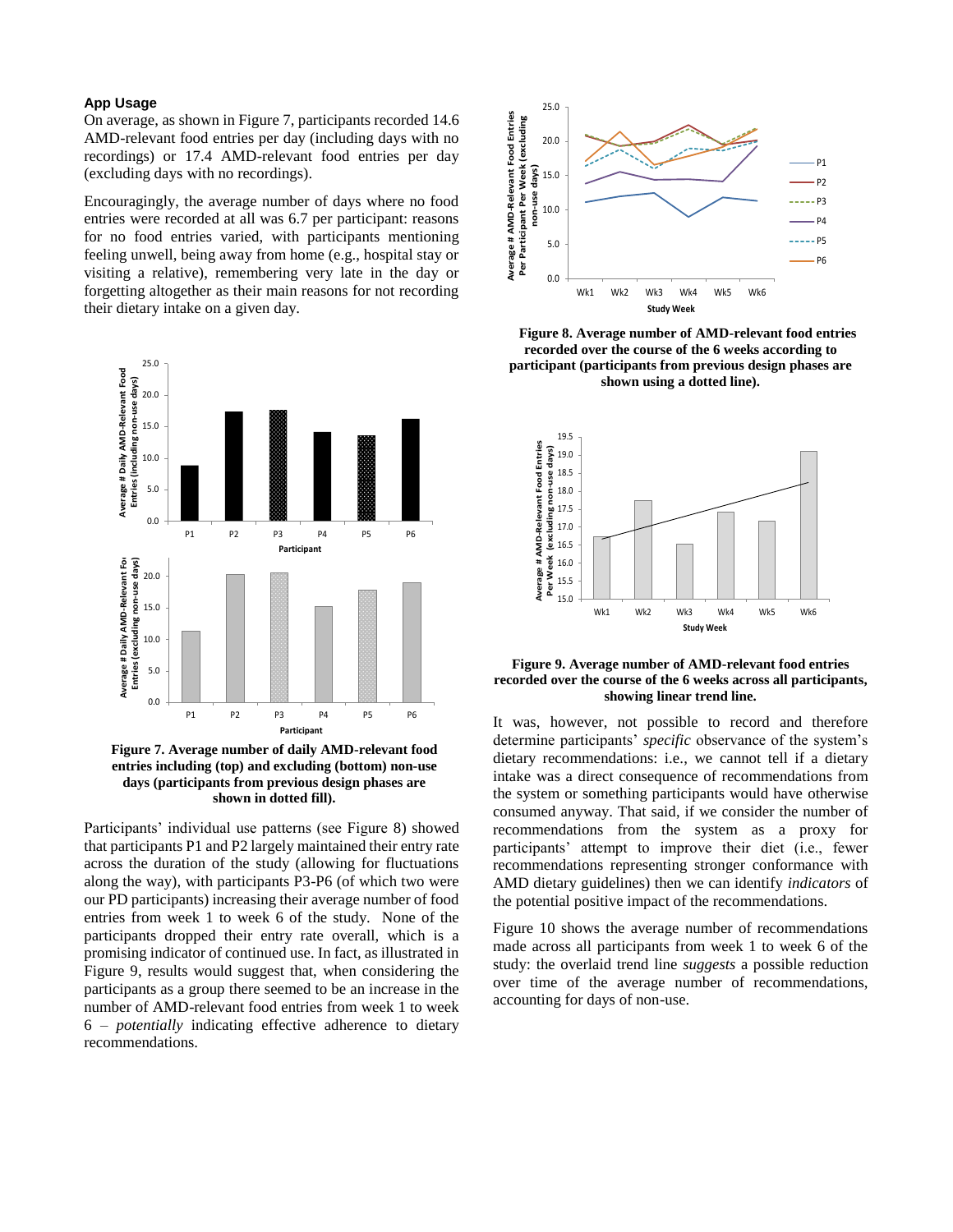

**Figure 10. Average number of recommendations made over the course of the 6 weeks across all participants, showing linear trend line.**



#### **Figure 11. Average number of recommendations (grey) made over the course of the 6 weeks compared to average number of AMD-relevant food entries (white) across all participants, showing linear trend lines for each.**

If we then compare (see Figure 11) the average number of recommendations to average number of AMD-relevant food entries (excluding non-use days) per week, we can see divergent trend lines – increasing AMD-relevant food entries against decreasing recommendations. This might *suggest* (given the lack of statistical analysis, we make no stronger a claim at this time) an overall move towards not just more detailed food recording, but also more appropriate diet (such that fewer recommendations are required). The qualitative feedback from participants (see later) would seem to support this proxy-based assessment.

#### **Perceived Ease of Use**

Participants' main qualifier in terms of the app's usability and acceptability was that the app was "*easy to use*", as exemplified in the following quote:

## *"It was just easy to use, very pleased. Thumbs up"* (P2).

Feedback from all participants indicated they found the app less confusing to use than they anticipated would be the case. One participant mentioned keeping a paper diary of his intake of food for other health conditions, and said that using the app for recording intake of food was "*encouraging*" and "*much easier to use*". He also explained:

*"I don't have to write things down and it records it straight away – Brilliant"* (P4)*.*

Interestingly, another participant also compared the app to a paper diary and indicated that ease of use and efficiency are the main advantages of using the diet diary app over the paper diary, explaining:

*"It's certainly easier then writing on a paper. If you'd asked me to write it down, my diet, every day, I might get really bored doing it every day, but this one took only a few minutes to do it, so easy to use. I did forget the other night, but as far as time is concerned it's very easy to use I didn't find it tiresome or anything like that"* (P3).

In addition to ease of use, participants also recognised comfort and portability as further advantages of the app, as explained below:

*"I just see it as an application that is trying to make an improvement in how people generally think about food, and anything to do with health, and move towards making it easier and easier to deal with.* […] *The app is quite easy and takes a very short time: I mean you can even do it sitting in front of the TV"* (P5).

Participants also commented that it was reassuring and encouraging to know that they could use "*trial and error*" to learn how to use the app by being able to handle errors, with one participant explaining:

*"No, I just found it quite easy. When I did something I could take it back, especially when you showed me the bits and bobs, it was really easy"* (P1).

#### **Perceived Usefulness**

Our thematic analysis uncovered four sub-themes pertaining to the perceived usefulness of the diet diary app as recognised by our participants, all of which are discussed in the following subsections: (1) the app raises awareness and facilitates self-monitoring of diet; (2) it encourages positive (diet) behaviour change; (3) it encourages learning; and (4) could *potentially* support memory.

*Increases Awareness & Encourages Self-Monitoring of Diet* Findings from our study revealed that one of the main advantages of the app was its capacity to empower participants to self-monitor their health and thus improve their health and independence. This is particularly important, as studies examining the experience of living with AMD have found that many older adults find it troublesome and upsetting to rely on others (i.e., family members) for help and fear that this potential dependence can lead to unsatisfying consequences [\[29\]](#page-10-13). All our participants indicated that the app would heighten their confidence and hopefulness in taking charge of their own health, and thus improve their emotional wellbeing: low mood and a lack of positive outlook are also reported as recurrent consequences of AMD [\[27\]](#page-10-14), and have been shown to be significantly associated with poor appetite in older adults [\[10\]](#page-9-8). As one participant explained: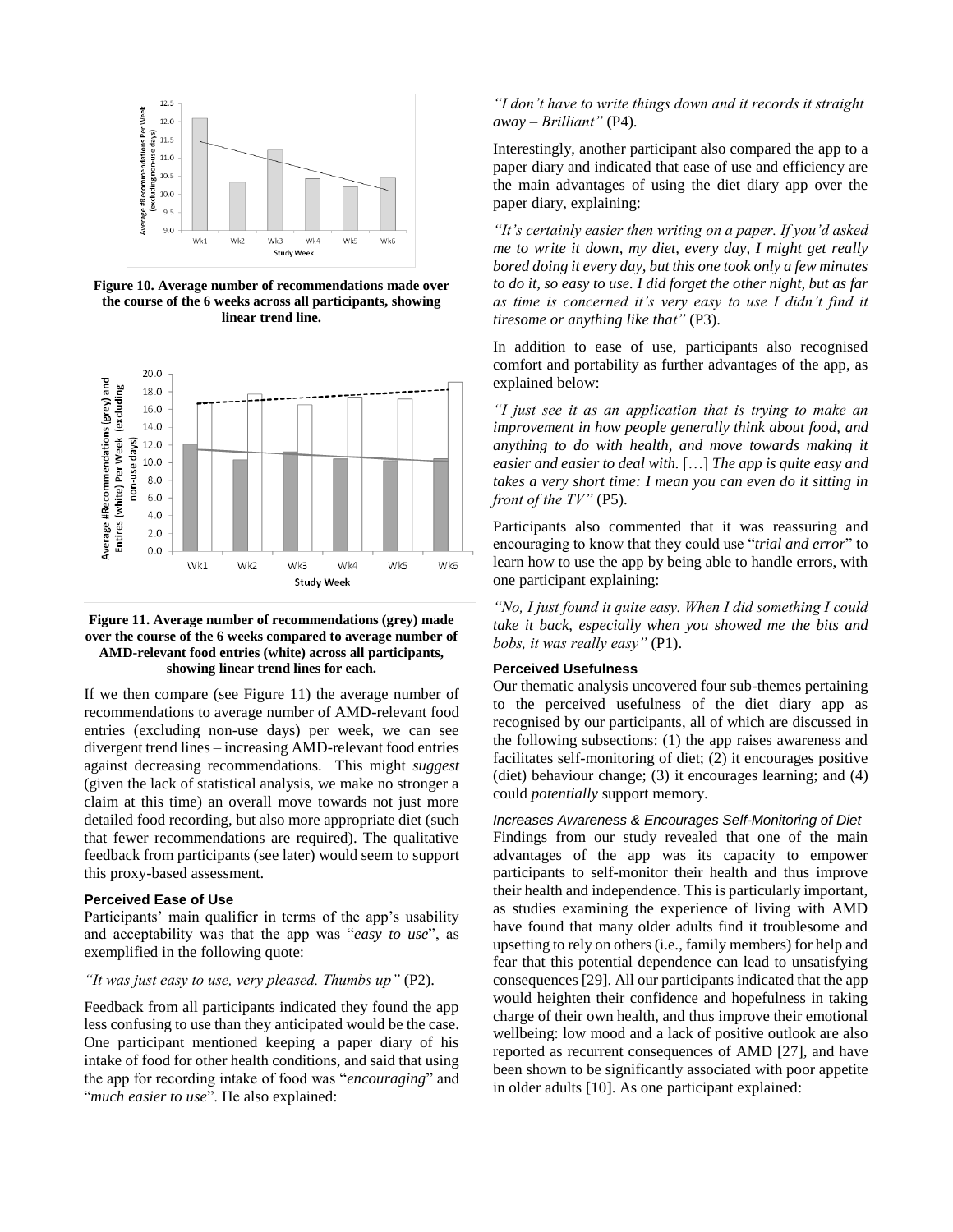*"It* [the app] *would give you some hope, whereas with this*  [shows doctor's appointment note] *you would just get medically messed with…whereas with this* [the app] *you would have some hope of directing your own health. It's a self-help. It would only do good and make you feel emotionally really good"* (P1).

A less frequent but noteworthy sub-theme was the importance of raising participants' awareness about their intake of food and motivating them to take better care of themselves as a result. As one participant explained:

*"You are trying to help yourself. It raises your awareness about what you take. It's an eye-opener so* [friend] *and I could use this"* (P4).

Another participant was surprised to learn how much food he was consuming on a daily basis:

*"It was fine, it was interesting. I was surprised I could use it; one thing I was surprised is when I looked at the list of food entered at the end of the day I was quite surprised at how much I had eaten. When you look at the list you think did I consume all this?"* (P6).

All participants agreed this increased awareness of their nutritional intake was one of the most positive impacts of use of the app. Most commented that, by just recording their intake of food and then checking their 'history' of items recorded, the app made them realise how little (or unhealthily) they were eating. It was this self-monitoring of their diet that required them to evaluate and rethink their intake of food, as exemplified in the following quote:

*"I eat well now and its only when I scribbled down for this thing* [the app] *I realised I was eating hardly anything.* […] *I was looking at what I had* […] *I hardly had any fruit* […] *so I need to do something, haven't I?"* (P2).

Participants also reported that as a result of their increased awareness, they felt more determined to monitor and improve their health. As one participant noted:

*"I am also determined to eat well to look after myself, so if I eat well and look after myself I can do it, wouldn't it be marvellous"* (P3).

#### *Positive Behaviour Change*

One of the most encouraging realisations to emerge from our findings was our participants' observed positive change in their health behaviour. All participants described positive behaviour changes to various degrees (from drinking more water to generally improving their diet). They reported that their increased awareness (as discussed in the above subsection) of their intake of food motivated them to reconsider and re-evaluate their diet, and led to positive changes in their eating habits. For some, this awareness afforded an explanation for other health concerns and, therefore, offered a prevailing motivating trigger to change (and improve) their diet overall. For instance, one participant explained:

*"You know what's really interesting, since I have been checking my history* [app entries] *I did not realise how little I was eating, so no wonder I am so weak. So I am determined to improve my diet"* (P1).

For some participants the use of the app led to minor changes. As one participant noted:

*"I have started drinking more water because of this* [the app]*"* (P4).

Other participants, however, affected more substantial changes to their eating habits. For instance, one participant explained:

*"Funnily enough I looked, I don't* [eat] *enough fruits so when I saw grapes on my recommendation list, I started eating grapes and I shall continue doing so"*(P6).

Interestingly, some participants have also delved into the nutritional values of the suggested recommendations. This supports claims that older adults are more likely to perceive self-monitoring technologies useful and thus adhere to recommendations when the use of such technologies can improve their healthcare knowledge [\[11\]](#page-10-15): in our case, this involved understanding why a particular item of food is being recommended. As one participant explained:

*"Now, the other day I did not realise I did not have zinc, I used to eat bananas but then stopped, so that was a great thing to discover that I do not eat enough zinc"* (P5).

The qualitative findings reported here and in the above subsection suggest that the app was successful in promoting enhanced (eating-related) health behaviour and various degrees of adherence to dietary recommendations. This was primarily because the app successfully increased participants' awareness about their eating behaviour, encouraged self-monitoring of their intake of food, and improved their healthcare knowledge. As one participant explained:

*"The benefit I found was it made me sit down and list everything I was eating and drinking so it reminded me if I did not eat or drink enough, though drinking primarily. So it concentrated my mind on what I was eating or drinking because we never do enough, so it's a discipline of doing it*  […] *so this* [the app] *is great"* (P2).

## *Increases Motivation to Learn*

A further important finding of our study was the increase in our participants' motivation and determination to learn as a result of the confidence gained from using the app. Challenging recent suggestions that low healthcare knowledge amongst participants hinders the acceptance of self-monitoring technologies [\[21\]](#page-10-16), findings of our study suggest that older adults are more than willing to invest time and effort on learning about both about their condition and the proposed technology as long as the benefits of such investment are appreciated. Most of our participants reported a keen interest in learning to use the diet diary app (and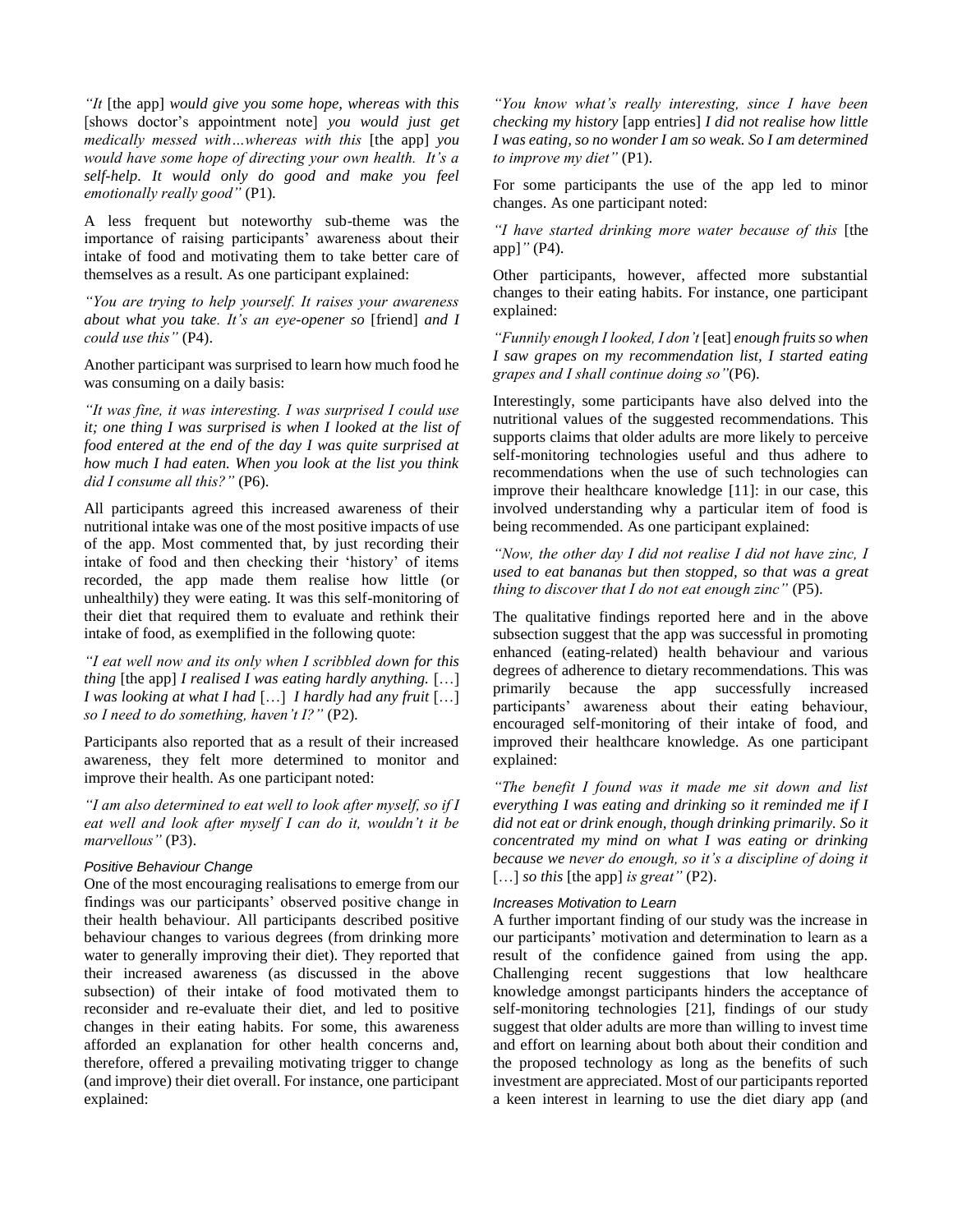mobile technology in general), provided they could appreciate the need for such technology, the relevance of it to their lifestyles, and benefits gained from using technology. As one participant explained:

*"Because of this I am back to reading heavy stuff, so thank God for it. I am pleased about that and also I rung about joining the computer club I told you* […] *I really should be learning shouldn't I"* (P1).

In fact, some participants suggested the opportunity (and challenge) of learning new things is an important advantage of using technology: it was perceived as a means for keeping mentally agile. As one participant explained:

*"It's up to you, it's up to you, the choice is yours. You can go out or stay at home and keep twiddling my thumbs* […] *you need something to register, to keep your brain cells busy"*(P6).

Further, the experience seemed to enhance our participants' (at least self-perceived) social status and changed their outlook on life. Participants reported feeling honoured to be part of the project, and took pride in sharing their experience with friends and family members. Most participants were surprised by their own learning capabilities. As one participant explained:

*"People say 'and this lady left school at 14 you know', so I have to self-educate, I can't believe I am saying this"* (P3).

Other participants have also reported strong desire to learn to use computers, and to take full advantage of the "*internet*" and their mobile phones. In fact, two participants (P1,P4) reported making enquires at local libraries and clubs for courses on using technology.

One participant hoped that learning to use technology could improve her independence, as she had to rely on her hairdresser for most technology associated tasks (e.g., booking flights). She explained:

*"It's like a God send, absolutely brilliant. When I see my hairdresser she booked everything for me. Yes it's the fact that I feel inadequate without technology, so maybe I can do all these things"* (P1).

All participants acknowledged that some effort was required from them to learn how to use the diet diary to start with, but they also recognised the sense of accomplishment and enjoyment felt when challenges and fears were conquered, as highlighted in the following quote:

*"Oh the first couple of days to get* [started I was] *struggling but* [now] *no difficulties at all, soon I could get myself out of troubles, and that was a great feeling, indeed"* (P2).

Overall, our participants were surprised to learn and enjoy something they previously did not understand. Importantly, participants also learned a great deal about healthy lifestyle and their own eating habits.

# *Potential to Support Memory*

It should be emphasised that we were in no way formally assessing or measuring the impact of our app on participants' memory (this not being the focus of our study) but, that said, it is worth noting that an unexpected and very encouraging finding of our study was that the use of the diet diary app appeared to *support* participants' memory (an area with which many older adults require assistance [\[17\]](#page-10-17)) or at least their perception of their own memory. Participants felt that this was primarily because they were required to follow a planned and structured routine to record their intake of food and that this could *potentially support* their memory. One participant explained:

*"I think you have to have a routine with it, especially if you make your mind up teatime–ish. But I have to tell you it makes wonders to your memory"* (P3).

The fact that the app required participants to reflect on and remember their intake of food has also likely contributed to their *perception* of support for memory. As one participant noted:

*"if I was really well I could remember all the things I had. It wasn't difficult to remember what I ate because it made me think, yes, it made me think I could. At times I would not do it quick and it irritated me – I wanted something simple on my mind, but when my memory clicked I did master it, I thoroughly enjoyed it"* (P1).

Similarly, participants who used the 'Notes' option found it particularly helpful to record notes and appointments to support their memory (and were not constrained to notes about just diet – hence were purposing the app beyond our expectations). As one participant noted:

*"I have all my appointments here, its brilliant, look I have your appointment here and my doctor's one. All the things that I have to remember goes here"* (P5).

Finally, all participants reported taking advantage of the prospect of viewing (and thus recalling) their daily intake of food: all acknowledged it supported them in monitoring their diet, planning ahead, structuring and "*organising*" their "*actions*", all of which have contributed to their perception that the app potentially supported memory-related tasks.

# **CONCLUSIONS**

This paper has discussed a study that was conducted as part of the final evaluation phases of our user-centred research to assess the usability, acceptability and initial impact indicators of the prototype app. The findings indicate that perceived ease of use and perceived usefulness play a considerable role in participants' acceptance and use of the diet diary app. Specifically, analysis of the study transcripts revealed four sub-themes pertaining to the perceived usefulness of the diet diary app as recognised by our participants: (1) the app raises awareness and facilitates selfmonitoring of diet; (2) it encourages positive (diet) behaviour change; (3) it encourages learning; and (4) although not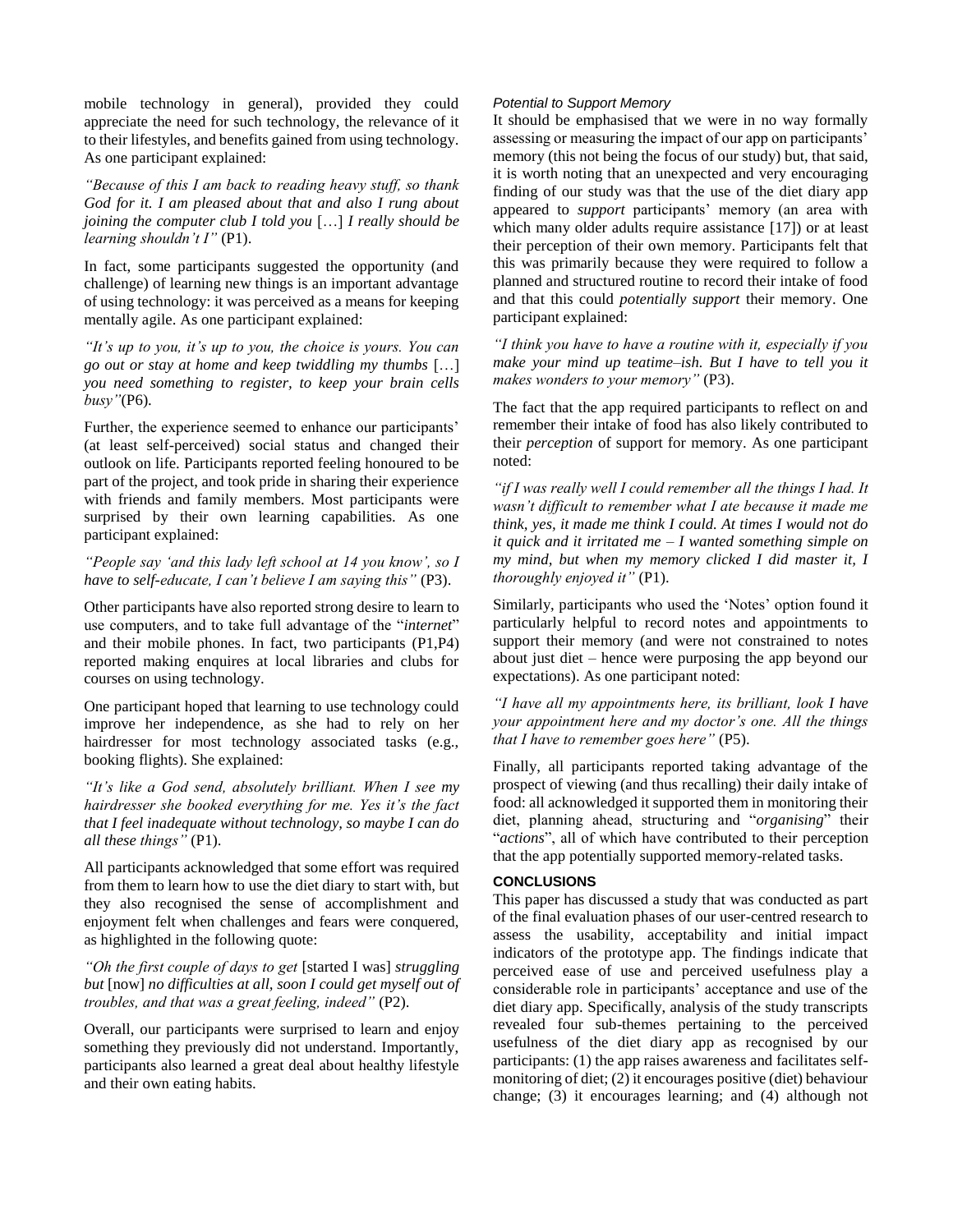formally tested, participants perceived use of the app as *supporting* their memory. Participants, who were from previous design phases of the research, also felt a sense of pride and ownership of the final prototype design being evaluated (but did not exhibit behaviours atypical of the other participants). In addition to the perceived usefulness of the diet diary app and its ease of use, we identified other factors influencing and contributing to older adults' experience of using our technology. These factors include participants' determination and motivation, pride in taking part in the study, and showing interest in others; discussion of these is outside the scope of this paper.

All participants recognised potential benefits of use of technology (or at least assistive technology). Participants noted "*keeping in touch*", "*changing outlook of life*", "*keeping brain active*", "*staying in touch with the younger generation*", "*improving independence and quality of life*", and "*making life easier*" as some of the main advantages of (assistive) technology use. As already noted, in terms of following dietary recommendations, reassuringly all our participants expressed interest in changing (or monitoring at the very least) their diet to various degrees. They acknowledged how recording their intake of food has encouraged them to reassess their diet. This also highlights the positive impact that actual use of technology can have on participants.

There is very little documented evidence of longitudinal field evaluations of mobile assistive technologies such as ours, and as such we report on our efforts and findings to encourage more of this work which illustrates the rich data returned from close examination of technologies in real world use by older adults. That said, we acknowledge that health behaviour such as healthy eating is only beneficial when maintained over a prolonged period of time [\[7\]](#page-9-9). We also support calls for pilot or feasibility studies to be replicated with larger samples to generate more generalisable results and stronger base of evidence for effectiveness of mobile phones for health interventions [\[15\]](#page-10-18).

Thus to further substantiate our claims of positive behaviour change and demonstrate the sustainability of such change over time, extended research is necessary. Within the scope of the current project, a 6 week usability-focused evaluation of the system was conducted with a limited number of users. We propose to expand our evaluation efforts to include much longer longitudinal field evaluations, wherein a larger number of users would use the device for an extended period of time in order to fully assess the long-term acceptability to and impact of the system on persons with AMD. Such a study would lead to deeper appreciation of issues such as: 1) the extent to which the diary encourages *sustained* positive behaviour change over time; 2) the extent to which use of the diary leads to quality of life improvements over time; and 3) closer examination of the characteristics of users who follow advice and recommendations versus those who do not. Nevertheless, we hope that our findings thus far illustrate

that, by designing an app with and for older adults to support specific functions identified by them to be of value to their independence and wellbeing and that are delivered in a way that heightens ease of use for such users, it is possible to deliver mobile assistive technology that inspires positive behaviour change (in this case in the form of adherence to dietary recommendations) in older adults.

## **ACKNOWLEDGMENTS**

We would obviously like to thank all our AMD participants for their enthusiastic and invaluable involvement. This work has been supported in part by the Aston Research Centre for Healthy Aging (ARCHA).

# **REFERENCES**

- <span id="page-9-0"></span>1. AREDS. 2013. Lutein+ zeaxanthin and omega-3 fatty acids for age-related macular degeneration: the Age-Related Eye Disease Study 2 (AREDS2) randomized clinical trial. *Jama*, 309, 19, 2005-2015.
- <span id="page-9-4"></span>2. Barnard, Y., Bradley, M. D., Hodgson, F. and Lloyd, A. D. 2013. Learning to use new technologies by older adults: Perceived difficulties, experimentation behaviour and usability. *Computers in human behavior*, 29, 4, 1715-1724.
- <span id="page-9-7"></span>3. Braun, V. and Clarke, V. 2006. Using thematic analysis in psychology. *Qualitative research in psychology*, 3, 2, 77-101.
- <span id="page-9-5"></span>4. Brody, B. L., Field, L. C., Roch-Levecq, A.-C., Depp, C., Edland, S. D., Minasyan, L. and Brown, S. I. 2012. Computer use among patients with age-related macular degeneration. *Ophthalmic epidemiology*, 19, 4, 190-195.
- <span id="page-9-3"></span>5. Caprani, N., Doyle, J., O'Grady, M., Gurrin, C., O'Connor, N., Caulfield, B. and O'Hare, G. 2012. Technology use in everyday life: implications for designing for older users. In *Proc. iHCI 2012*.
- <span id="page-9-1"></span>6. Chong, E. W. T., Kreis, A. J., Wong, T. Y., Simpson, J. A. and Guymer, R. H. 2008. Alcohol consumption and the risk of age-related macular degeneration: a systematic review and meta-analysis. *American Journal of Ophthalmology*, 145, 4, 707-715.
- <span id="page-9-9"></span>7. Conner, M. and Norman, P. 2005. *Predicting health behaviour*. McGraw-Hill Education (UK).
- <span id="page-9-6"></span>8. Cordeiro, F., Epstein, D. A., Thomaz, E., Bales, E., Jagannathan, A. K., Abowd, G. D. and Fogarty, J. 2015. *Barriers and negative nudges: Exploring challenges in food journaling*. ACM, City.
- <span id="page-9-2"></span>9. Dickinson, A. and Gregor, P. 2006. Computer use has no demonstrated impact on the well-being of older adults. *International Journal of Human-Computer Studies*, 64, 8, 744-753.
- <span id="page-9-8"></span>10.Engel, J. H., Siewerdt, F., Jackson, R., Akobundu, U., Wait, C. and Sahyoun, N. 2011. Hardiness, depression, and emotional well‐being and their association with